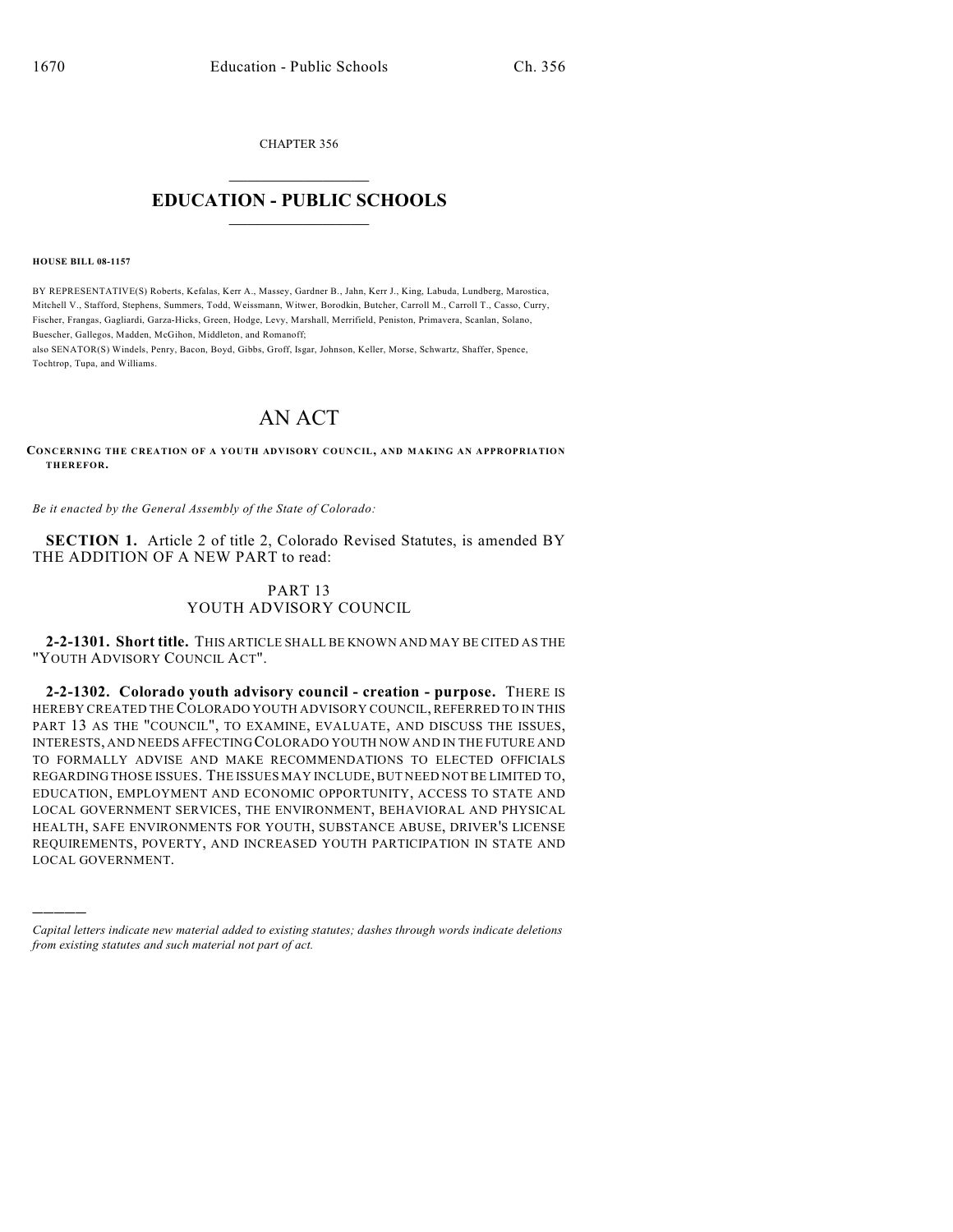**2-2-1303. Membership - selection - terms.** (1) THE COUNCIL SHALL CONSIST OF FORTY-FOUR MEMBERS AS FOLLOWS:

(a) FOUR NONVOTING LEGISLATIVE MEMBERS, TWO OF WHOM SHALL BE MEMBERS OF THE HOUSE OF REPRESENTATIVES AND TWO OF WHOM SHALL BE MEMBERS OF THE SENATE; AND

(b) THIRTY-FIVE VOTING MEMBERS REPRESENTING EACH OF THE SENATE DISTRICTS IN THE STATE AND FIVE AT-LARGE MEMBERS. MEMBERS DESCRIBED IN THIS PARAGRAPH (b) SHALL MEET THE FOLLOWING QUALIFICATIONS AT THE TIME OF APPOINTMENT:

(I) BE AT LEAST FOURTEEN YEARS OF AGE BUT NOT OLDER THAN NINETEEN YEARS OF AGE; AND

(II) BE ENROLLED IN AND ATTENDING A COLORADO JUNIOR HIGH, MIDDLE, OR HIGH SCHOOL, INCLUDING AN ON-LINE SCHOOL; PARTICIPATING IN A NONPUBLIC, HOME-BASED EDUCATIONAL PROGRAM; PARTICIPATING IN A GENERAL EQUIVALENCY DEGREE PROGRAM; OR HAVE OBTAINED A HIGH SCHOOL OR GENERAL EQUIVALENCY DIPLOMA.

(2) (a) NONLEGISLATIVE COUNCIL MEMBERS SHALL BE APPOINTED AS FOLLOWS:

(I) ON OR BEFORE SEPTEMBER 1, 2008, EACH SENATOR ELECTED TO REPRESENT A SENATORIAL DISTRICT IN THE STATE SHALL APPOINT ONE NONLEGISLATIVE COUNCIL MEMBER FROM HIS OR HER DISTRICT.

(II) ON OR BEFORE SEPTEMBER 1, 2008, THE SPEAKER OF THE HOUSE OF REPRESENTATIVES SHALL APPOINT THE FIVE AT-LARGE NONLEGISLATIVE MEMBERS. THE FIVE AT-LARGE MEMBERS SHALL BE SELECTED TO HELP ENSURE DIVERSITY ON THE COUNCIL, WITH AN EXPRESS CONCERN FOR ADEQUATE RURAL REPRESENTATION.

(III) (A) ON OR BEFORE SEPTEMBER 1, 2009, AND ON OR BEFORE SEPTEMBER 1 EACH YEAR THEREAFTER, THE COUNCIL MEMBERS SHALL APPROVE SUBSEQUENT APPOINTMENTS TO THE COUNCIL BY A MAJORITY VOTE. A YOUTH WHO MEETS THE CRITERIA SET FORTH IN SUBSECTION (1) OF THIS SECTION MAY APPLY TO THE COUNCIL TO BE CONSIDERED FOR PARTICIPATION IN THE COUNCIL.

(B) NO LATER THAN JANUARY 1, 2009, THE COUNCIL SHALL DEVELOP AN APPLICATION PROCESS TO FACILITATE COUNCIL APPOINTMENTS, INCLUDING THE CONTENT AND AVAILABILITY OF THE APPLICATION FORM, ADDITIONAL SELECTION CRITERIA, AND AN APPLICATION REVIEW PROCESS.

(IV) EVERY EFFORT SHALL BE MADE TO CREATE A COUNCIL THAT REPRESENTS THE RACIAL, ETHNIC, GEOGRAPHIC, SOCIOECONOMIC, CULTURAL, RELIGIOUS, PHYSICAL, AND EDUCATIONAL DIVERSITY OF THE STATE.

(b) LEGISLATIVE MEMBERS OF THE COUNCIL SHALL BE APPOINTED AS FOLLOWS:

(I) ON OR BEFORE SEPTEMBER 1, 2008, AND ON OR BEFORE SEPTEMBER 1 EVERY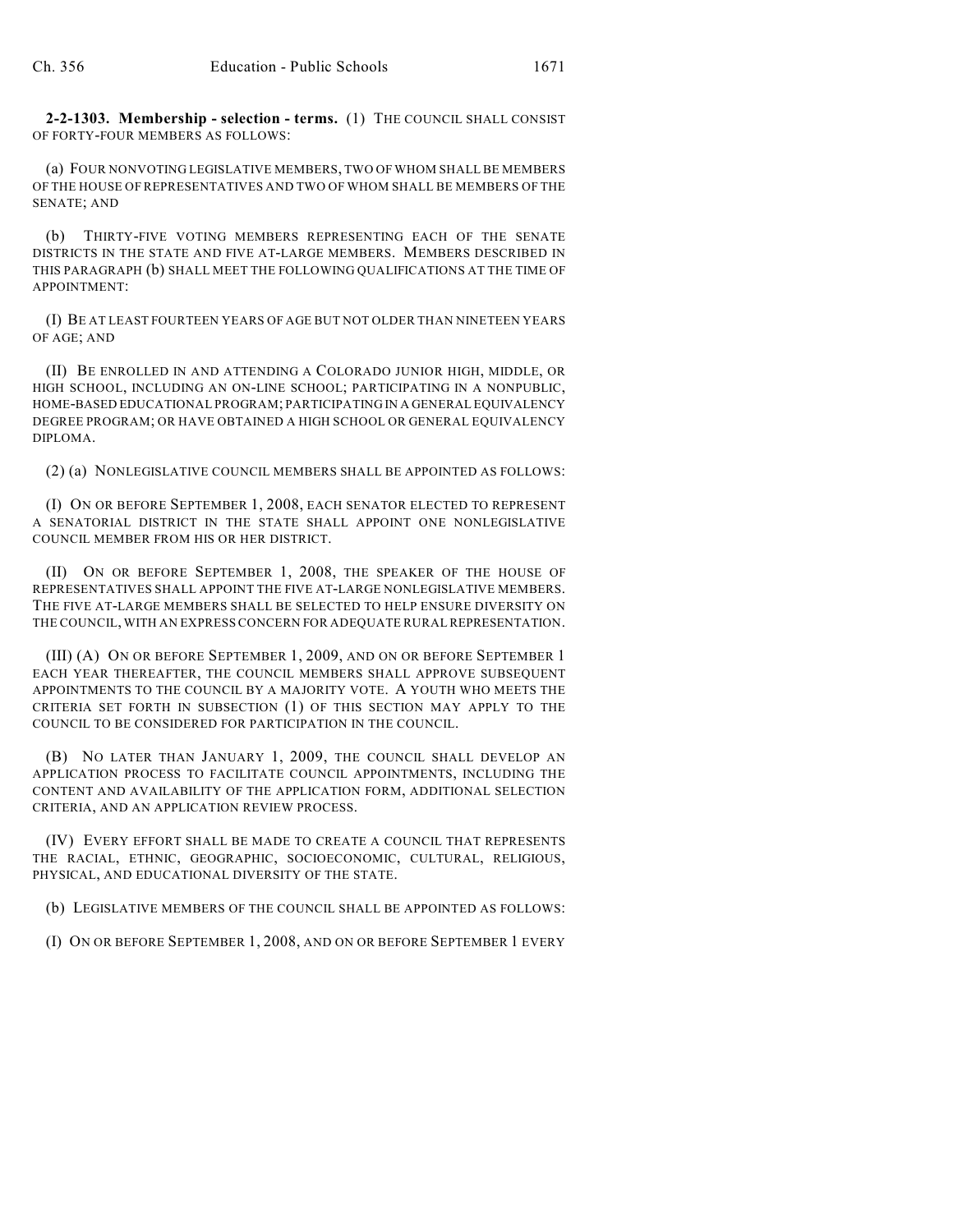TWO YEARS THEREAFTER, THE SPEAKER AND MINORITY LEADER OF THE HOUSE OF REPRESENTATIVES SHALL EACH APPOINT ONE MEMBER FROM THE HOUSE OF REPRESENTATIVES; AND

(II) ON OR BEFORE SEPTEMBER 1, 2008, AND ON OR BEFORE SEPTEMBER 1 EVERY TWO YEARS THEREAFTER, THE PRESIDENT AND MINORITY LEADER OF THE SENATE SHALL EACH APPOINT ONE MEMBER FROM THE SENATE.

(3) EXCEPT FOR THE MEMBERS INITIALLY APPOINTED, COUNCIL MEMBERS SHALL SERVE TWO-YEAR TERMS AND, IF ELIGIBLE, MAY BE REAPPOINTED FOR A SUBSEQUENT TWO-YEAR TERM. ONE-HALF OF THE INITIAL MEMBERS SHALL BE APPOINTED TO ONE-YEAR TERMS, AND THE OTHER HALF OF THE INITIAL MEMBERS SHALL BE APPOINTED TO TWO-YEAR TERMS. IN ALL CASES, EVERY EFFORT SHALL BE MADE TO MAINTAIN OR EXPAND THE DIVERSITY OF THE COUNCIL.

(4) THE COUNCIL SHALL ELECT TWO CO-CHAIRS AND TWO VICE-CHAIRS AT ITS FIRST MEETING AND ANNUALLY THEREAFTER. ONE OF THE CO-CHAIRS AND ONE OF THE VICE-CHAIRS SHALL BE LEGISLATIVE MEMBERS. THE OTHER CO-CHAIR AND THE OTHER VICE-CHAIR SHALL BE NONLEGISLATIVE MEMBERS. THE CO-CHAIRS AND VICE-CHAIRS SHALL SERVE FOR TERMS OF ONE YEAR. A VACANCY ON THE COUNCIL SHALL BE FILLED THROUGH A VOTE OF THE MEMBERS FOR THE REMAINDER OF THE UNEXPIRED TERM. VACANCIES OF NONLEGISLATIVE MEMBERS ON THE COUNCIL SHALL BE FILLED PURSUANT TO THE APPLICATION PROCESS DESCRIBED IN SUBPARAGRAPH (III) OF PARAGRAPH (a) OF SUBSECTION (2) OF THIS SECTION FOR BIENNIAL APPOINTMENTS. VACANCIES OF LEGISLATIVE MEMBERS SHALL BE FILLED BY THE APPOINTING AUTHORITY.

(5) SUBJECT TO AVAILABLE APPROPRIATIONS, MEMBERS OF THE COUNCIL SHALL BE COMPENSATED FOR ATTENDANCE AT MEETINGS OF THE COUNCIL IN THE SAME MANNER AS IS PROVIDED IN SECTION 2-2-307 FOR LEGISLATIVE MEMBERS ATTENDING MEETINGS DURING THE LEGISLATIVE INTERIM. ALL EXPENDITURES INCURRED BY THE COUNCIL SHALL BE APPROVED BY THE CHAIR OF THE LEGISLATIVE COUNCIL AND PAID FOR BY VOUCHERS AND WARRANTS DRAWN AS PROVIDED BY LAW FROM MONEYS ALLOCATED TO THE LEGISLATIVE COUNCIL FOR LEGISLATIVE COMMITTEES FROM APPROPRIATIONS MADE BY THE GENERAL ASSEMBLY OR FROM THE YOUTH ADVISORY COUNCIL CASH FUND CREATED IN SECTION 2-2-1306.

**2-2-1304. Duties - meetings - community outreach.** (1) THE COUNCIL SHALL HAVE THE FOLLOWING DUTIES AND RESPONSIBILITIES:

(a) TO WORK WITH ANY EXISTING AND APPROPRIATE LOCAL AND STATE YOUTH GROUPS TO IDENTIFY THE CONCERNS AND NEEDS OF YOUTH IN COLORADO AND TO ADVISE AND MAKE ORAL AND WRITTEN RECOMMENDATIONS TO MEMBERS OF THE GENERAL ASSEMBLY ON PROPOSED OR PENDING LEGISLATION;

(b) TO WORK WITH ANY EXISTING AND APPROPRIATE LOCAL AND STATE YOUTH GROUPS TO COLLECT, ANALYZE, AND PROVIDE INFORMATION ON ISSUES RELATED TO YOUTH TO THE LEGISLATIVE COMMITTEES, COMMISSIONS, TASK FORCES, AND STATE AGENCIES AND DEPARTMENTS AS APPROPRIATE;

(c) TO CONSULT WITH ANY EXISTING LOCAL-LEVEL YOUTH ADVISORY COUNCILS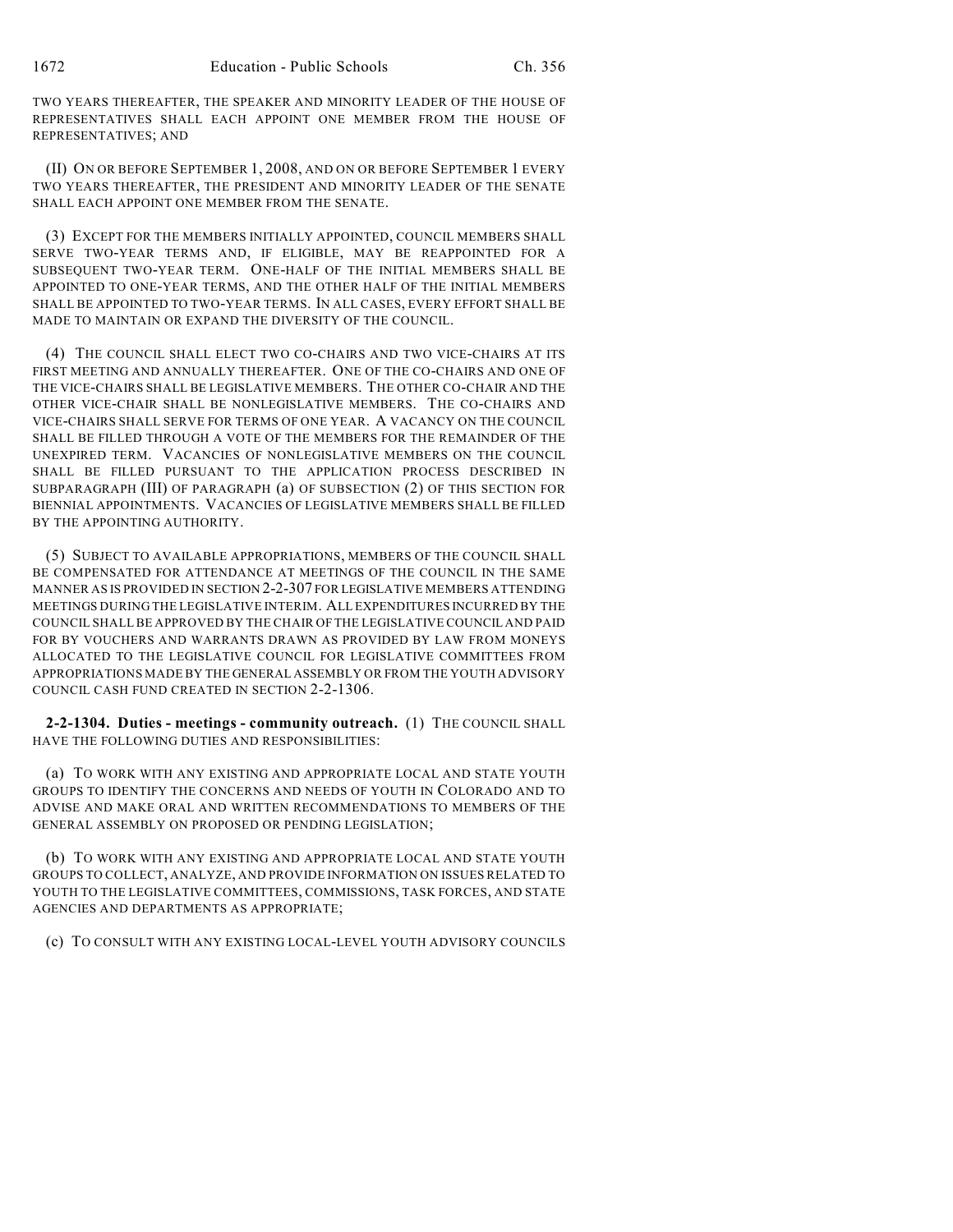FOR INPUT AND POTENTIAL SOLUTIONS ON ISSUES RELATED TO YOUTH; AND

(d) TO SET PRIORITIES AND ESTABLISH ANY COMMITTEES THAT MAY BE NECESSARY TO ACHIEVE THE GOALS OF THE COUNCIL.

(2) (a) THE FOUR LEGISLATIVE MEMBERS SHALL CONVENE THE FIRST MEETING OF THE COUNCIL ON OR BEFORE OCTOBER 30, 2008. AT THE FIRST MEETING, THE COUNCIL SHALL DETERMINE THE LOCATION AND TIME OF FUTURE MEETINGS, AS WELL AS ANY OTHER PROCEDURAL ISSUES IT DEEMS NECESSARY.

(b) THE COUNCIL SHALL MEET AT LEAST FOUR TIMES EACH YEAR, WITH TWO MEETINGS OCCURRING DURING THE REGULAR LEGISLATIVE SESSION AND TWO MEETINGS OCCURRING AFTER THE REGULAR LEGISLATIVE SESSION HAS CONCLUDED. ADDITIONAL MEETINGS MAY BE HELD AT THE DISCRETION OF THE CO-CHAIRS OF THE COUNCIL, SUBJECT TO AVAILABLE MONEYS.

(c) ALL MEETINGS OF THE COUNCIL SHALL BE OPEN TO THE PUBLIC.

(d) THE COUNCIL SHALL HAVE THE AUTHORITY TO DEVELOP RULES, PROCEDURES, AND A LEADERSHIP STRUCTURE FOR THE COUNCIL.

(3) THE COUNCIL SHALL UTILIZE NEWS OUTLETS AND PUBLICATIONS, PUBLIC AWARENESS CAMPAIGNS, AND A WEB SITE TO DEVELOP AND MAINTAIN REGULAR COMMUNICATION CONCERNING ITS ACTIVITIES WITH THE YOUTH OF COLORADO, THE STATE OF COLORADO, AND INTERESTED PARTIES.

**2-2-1305. Reporting requirements.** ON OR BEFORE JANUARY 30, 2009, AND ON OR BEFORE JANUARY 30 EACH YEAR THEREAFTER, THE COUNCIL SHALL MAKE JOINT REPORTS TO LEGISLATIVE COMMITTEES OF THE SENATE AND THE HOUSE OF REPRESENTATIVES AS APPROPRIATE. THE REPORTS SHALL INCLUDE, AT A MINIMUM, A SUMMARY OF THE COUNCIL'S RECOMMENDATIONS CONCERNING KEY ISSUES FOR YOUTH FOR THE CURRENT LEGISLATIVE SESSION AND, BEGINNING JANUARY 30, 2010, A SUMMARY OF THE COUNCIL'S WORK DURING THE PREVIOUS LEGISLATIVE SESSION AND INTERIM.

**2-2-1306. Youth advisory council cash fund - created - gifts, grants, and donations.** THERE IS HEREBY CREATED IN THE STATE TREASURY THE YOUTH ADVISORY COUNCIL CASH FUND, REFERRED TO IN THIS SECTION AS THE "FUND", TO PROVIDE FOR THE DIRECT AND INDIRECT COSTS ASSOCIATED WITH THE IMPLEMENTATION OF THIS PART 13. THE COUNCIL IS AUTHORIZED TO SEEK AND ACCEPT GIFTS, GRANTS, OR DONATIONS FROM PRIVATE OR PUBLIC SOURCES FOR THE PURPOSES OF THIS PART 13. ALL PRIVATE AND PUBLIC FUNDS RECEIVED THROUGH GIFTS, GRANTS, OR DONATIONS SHALL BE TRANSMITTED TO THE STATE TREASURER, WHO SHALL CREDIT THE SAME TO THE FUND. THE MONEYS IN THE FUND SHALL BE SUBJECT TO ANNUAL APPROPRIATION BY THE GENERAL ASSEMBLY FOR THE DIRECT AND INDIRECT COSTS ASSOCIATED WITH THE IMPLEMENTATION OF THIS PART 13. ANY MONEYS IN THE FUND NOT EXPENDED FOR THE PURPOSES OF THIS PART 13 MAY BE INVESTED BY THE STATE TREASURER AS PROVIDED BY LAW. ALL INTEREST AND INCOME DERIVED FROM THE INVESTMENT AND DEPOSIT OF MONEYS IN THE FUND SHALL BE CREDITED TO THE FUND. THE LEGISLATIVE COUNCIL MAY EXPEND UP TO ONE PERCENT OF THE MONEYS ANNUALLY APPROPRIATED FROM THE FUND TO OFFSET